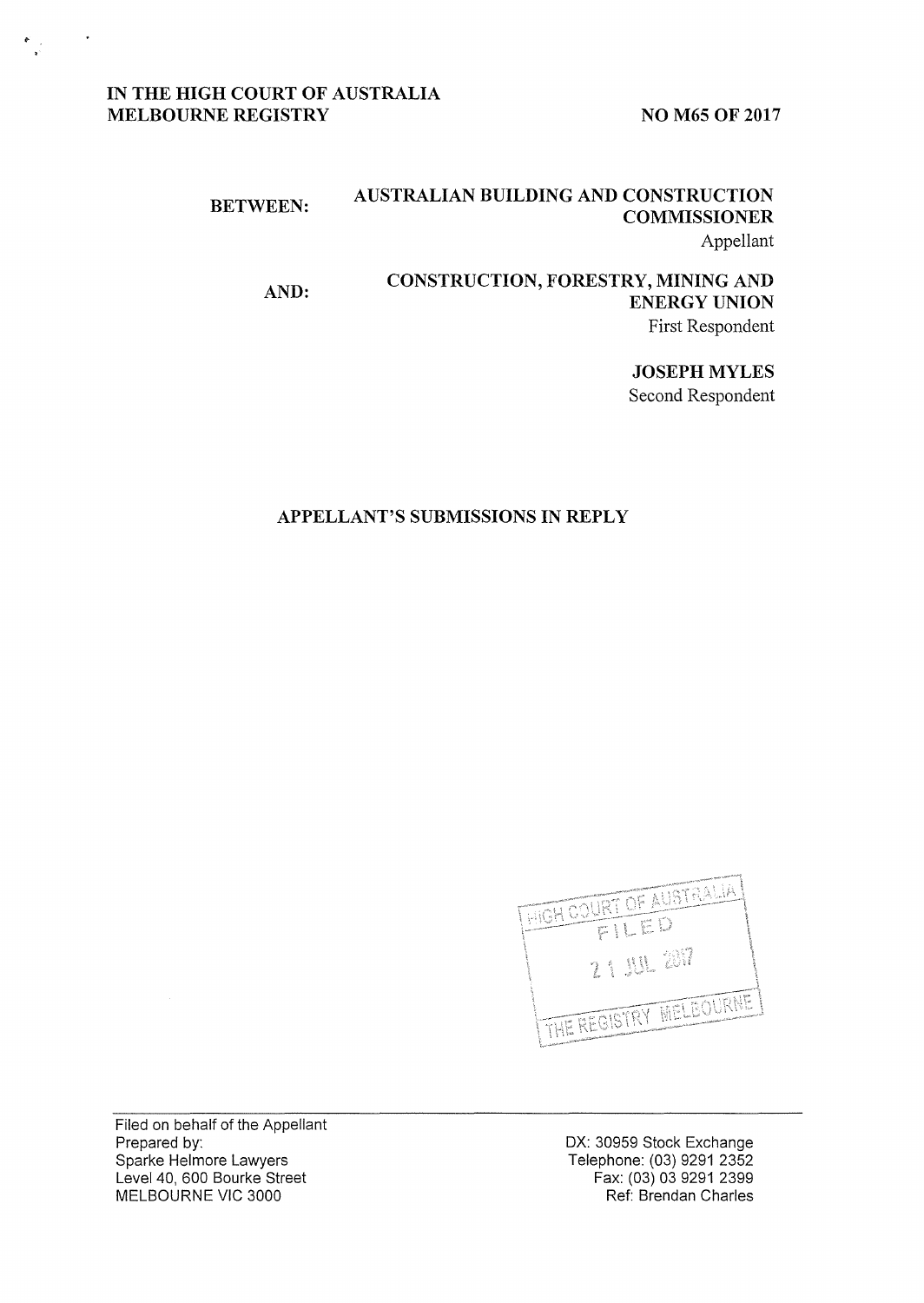# **PART I PUBLICATION**

1. These submissions are in a form suitable for publication on the intemet.

# **PART 11 REPLY SUBMISSIONS**

## **Context**

- 2. There is no dispute that the relevant provisions of the FW Act must be read in context and that contextual indicators in a statute may displace the presumption that powers conferred on a court are to be construed liberally **[cfRS at [33]-[41]].** What is striking, however, is how spare the contextual indicators are which the Respondents marshal in support of their challenge to the non-indemnification order in this case. The 10 Respondents' submissions should be rejected for four reasons.
- 3. *First,* the Respondents contend, by reference to the Explanatory Memorandum to the Fair Work Bi112008, that s 545 has a limiting "remedial purpose", and that orders may only be made which are "necessary to address a past contravention" or "to restrain a proposed contravention" **[cfRS at [15]-[16]].** There are several difficulties with this contention. The limitation is inconsistent with the statutory text; s 545(2)(a) refers to granting an injunction to "prevent, stop or remedy the effects of a contravention", but this sub-section expressly states that it does not limit s 545(1). While the Respondents rely on the Explanatory Memorandum, this Court has frequently warned that extrinsic materials are no substitute for the statutory text.<sup>1</sup> In any case, the text of the 20 Explanatory Memorandum refers to orders the Court considers "appropriate to remedy a contravention", rather than orders "necessary" to address such a contravention.
- 4. The "remedial" limitation which the Respondents propound is elusive, given that the existence of a remedial purpose ordinarily favours a broad rather than a limiting construction. Further, the propounded limitation is vague and ambiguous; what does it mean to "address" a past contravention? Given that any penalty imposed in respect of such a contravention must be imposed primarily for deterrent purposes, the imposition of such a penalty must "address" the contravention. The same is true of orders that prevent that deterrent purpose from being undermined. Ultimately, while the statutory term "appropriate" is itself open-textured, nothing is to be gained by replacing the 30 statutory term with some other non-statutory gloss such as whether an order is "necessary to address" a contravention.
	- 5. In any event, the non-indemnification order in this case satisfied the Respondents' propounded "remedial" limitation. It addressed the particular circumstances of the contraventions by Mr Myles and the CFMEU, including the collusive nature of the relationship between them and its likely consequences in the future if indemnification by the CFMEU were not proscribed on this occasion **[cfRS at [21]-[22]].** A pecuniary penalty attempts "to put a price on contravention that is sufficiently high to deter

 $\overline{1}$ Eg Saeed v Minister for Immigration and Citizenship (2010) 241 CLR 252 at 264-265 [31], [34].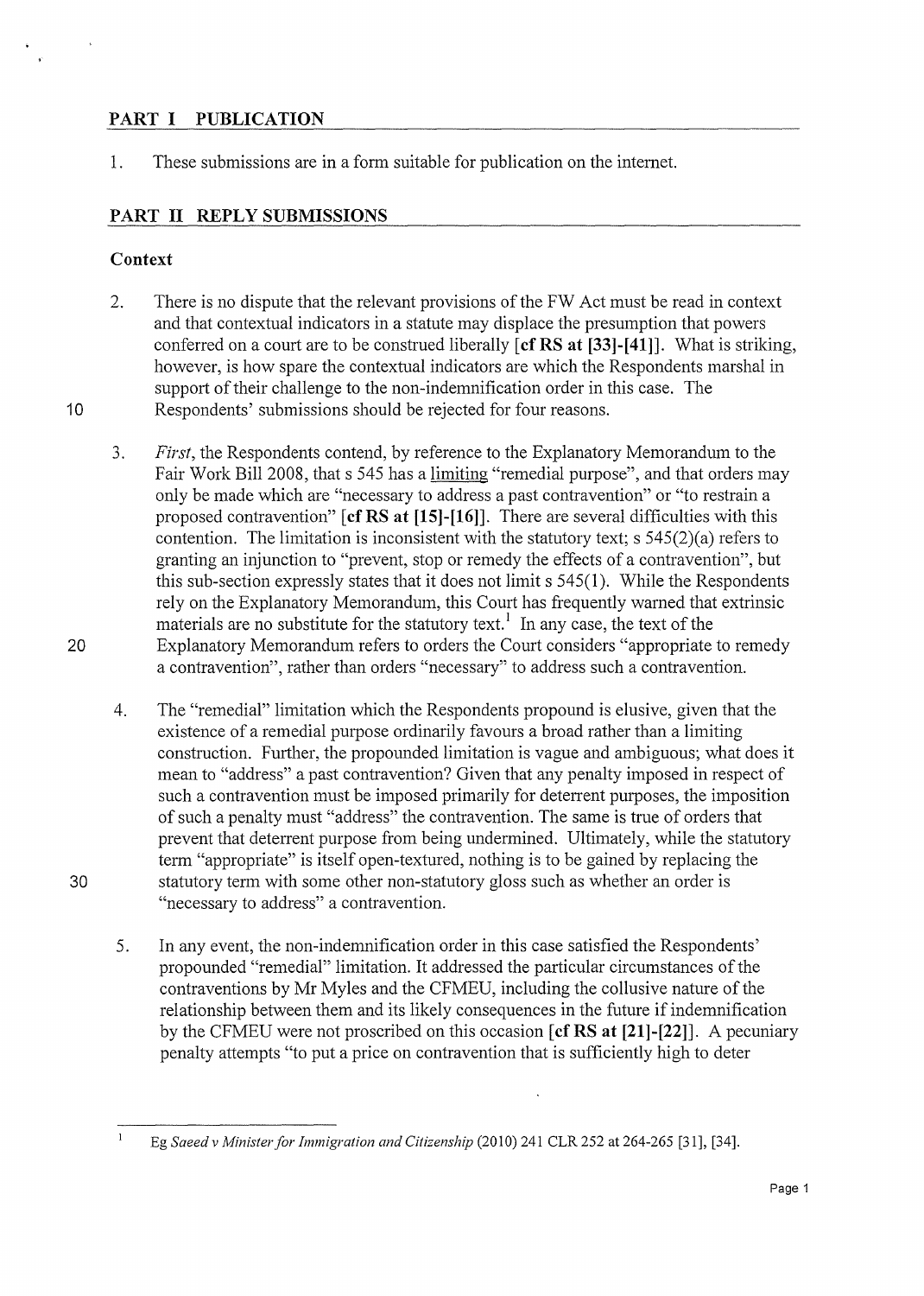repetition by the contravenor",<sup>2</sup> and in this way it "addresses" the circumstances of the particular contravention; a non-indemnification order shares in this purpose by seeking to ensure that the pecuniary penalty has efficacy in achieving the intended deterrent effect. It assists in deterring both Mr Myles and other officers of the CFMEU, and in this way provides a remedy to those affected by their contravening conduct by encouraging them not to contravene the FW Act again.

- 6. Indeed, the Respondents criticise the non-indemnification order in part on the basis that it was not "appropriate" because it did not prevent Mr Myles from accessing other sources of funds to pay the pecuniary penalty imposed **[cfRS at [22]].** The argument 10 implies that the non-indemnification order would have been appropriate but for the fact that the primary judge did not go so far as to order that Mr Myles pay the penalties only from his own funds. The argument is flawed, because an order can be "necessary" to achieve an end (let alone be "appropriate" to that end) without being indispensable **[see AS at [25]).3** A non-indemnification order helps to preserve some of the deterrent effect and purpose of the pecuniary penalty, and on that basis can be regarded as "appropriate", even though it will not do so perfectly. That is the true significance of this Court's decision in *Lamb v Cotogno* [ **cf RS at [53]].<sup>4</sup>**That case does not support the proposition for which the Respondents cite it **[RS at [53]].**
- 7. *Second,* the Respondents contend that s 545 "confers a power to make orders in respect 20 of 'a person' who has contravened the FW Act, and does not address third parties" **[RS at [17]].** That submission puts a gloss on s 545, which does not state that orders may be made "in respect of" a contravenor. Rather, the Court "may make any order the court considers appropriate if the court is satisfied that a person has contravened, or proposes to contravene, a civil remedy provision". The statutory text does not require the subject of the orders and the contravenor to be the same person. In any event, the CFMEU is not a "third party". It was a party to the proceeding, it was found to have contravened the FW Act, and the non-indemnification order was justified as having a salutary effect on both Mr Myles and the CFMEU.
- 8. *Third*, the Respondents refer to a Federal Court decision<sup>5</sup> refusing to "create" 30 employment relationships of kinds that have not hitherto existed" in support of the bald statement that "s 545 has limits" **[RS at [17]].** Of course s 545 has limits, which reside in the term "appropriate". What is "appropriate" depends on the purpose for which an order would be made and its relationship with the statutory scheme, the evidence before the Court and the duty to act judicially. The Federal Court decision relied upon by the Respondents supports the Appellant's position. It is nothing more than an example of a case-by-case assessment of what is "appropriate" in a particular case. It does not demonstrate some implied limitation on the power in s 545 arrived at independently of the evidence and as a matter of abstract statutory interpretation. Hence, the Federal

<sup>2</sup>  *Commonwealth v Director, Fair Work Building Industry Inspectorate (2015) 90 ALJR 113 at 127* [55).

<sup>3</sup> See, eg, *Mulholland v Australian Electoral Commission* (2004) 220 CLR 181 at 199-200 [39] (Gleeson CJ); *Thomas v Mowbray* (2007) 233 CLR 307 at 471-472 [489]-[490] (Hayne J).

<sup>4</sup>  (1987) 164 CLR I at 10.

<sup>5</sup> *Independent Education Union of Australia v Australian International Academy of Educationlnc*  [2012] FCA 1512.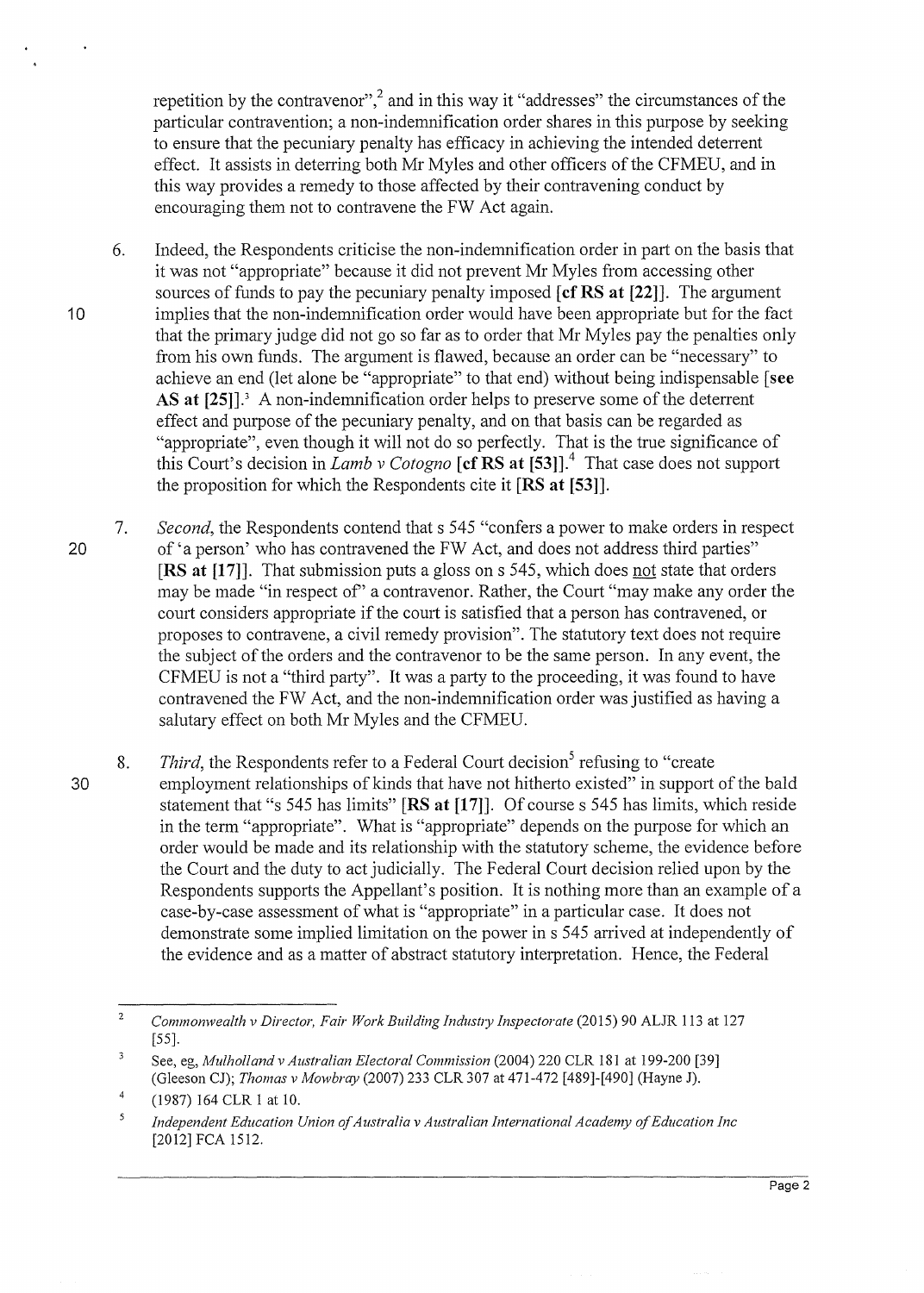Court recognised that a power to create employment relationships might well be exercised, but if so "it must be in extremely rare cases".<sup>6</sup>

9. *Fourth*, the Respondents observe that s 545 could not be exercised to increase a pecuniary penalty imposed under s 546 beyond the statutory maxima set out in s 546 **[RS at [18]-[19]].** That is true, but irrelevant. The non-indemnification order did not result in either Respondent paying more than the statutory maxima. The fact that s 545 cannot be used to go beyond the statutory maxima in s 546(2) therefore offers no support for the Respondents' ultimate argument. The Respondents' submissions about not "augment [ing]" a pecuniary penalty, or making it "more effective" or "more severe" do not bridge the logical gap between observing that s 546 sets a ceiling on pecuniary penalties and the proposition that there is no power to make a nonindemnification order to preserve the deterrent effect and purpose of a pecuniary penalty of a quantum up to and including that ceiling. Rather, these submissions suffer from the same problems as the Full Court's reasoning, which the Appellant addressed in chief **[AS at (45]-[47]]** and which the Respondents do not address at all. Nor does the reference to *Anthony Hordern* assist the Respondents [ **cf RS at [18]]/** for the reasons explained by Gummow and Hayne JJ in *Minister for Immigration and Multicultural and Indigenous Affairs v Nystrom. <sup>8</sup>*The subject matter of the power in s 545 is not the same as the subject matter of the power in s 546, and it could not be said that s 546 is exhaustive either as to the orders to be made once a contravention is found, or as to pecuniary penalties **[see AS at [43]].** 

## **Other statutory regimes**

10

20

- 10. The Respondents contend that s 545 should not be construed as empowering the Federal Court to make a non-indemnification order because: (a) other Commonwealth statutes have expressly prohibited entities from indemnifying their officers; and (b) statutes in other countries also contain such express prohibitions. These other statutes are said to be relevant but not decisive **[RS at (25]].** But even this seemingly modest submission overstates the position.
- 11. The Appellant has already addressed the topic of these other Commonwealth statutes in 30 his submissions in chief. To those submissions may be added the following observations. These other statutory regimes confirm that stopping a contravenor from being indemnified against a penalty can be an appropriate means to ensure that he or she is deterred from future non-compliance. It is to that end that the Appellant, in submissions before the primary judge, brought these regimes to the primary judge's attention, and it is in this way that the primary judge relied upon them. But the fact that Parliament has adopted a particular course in one statutory regime does not mean that it must thereafter adopt the same course in order to achieve a similar outcome. Other drafting choices or mechanism may be adopted that, for whatever reason, are thought better suited to achieving the same or a similar outcome (including, as here, a regime 40 that would make non-indemnification depend on an order of the Court, rather than a statutory rule that applies in every case). There is no suggestion that the FW Act and

<sup>6</sup> *Independent Education Union of Australia v Australian International Academy of Education !ne*  [2012] FCA 1512 at [19] (Gray J).

 $\overline{7}$ (1932) 47 CLR I at 7.

 $\overline{8}$ (2006) 228 CLR 566 at 589-590 [59]-[61].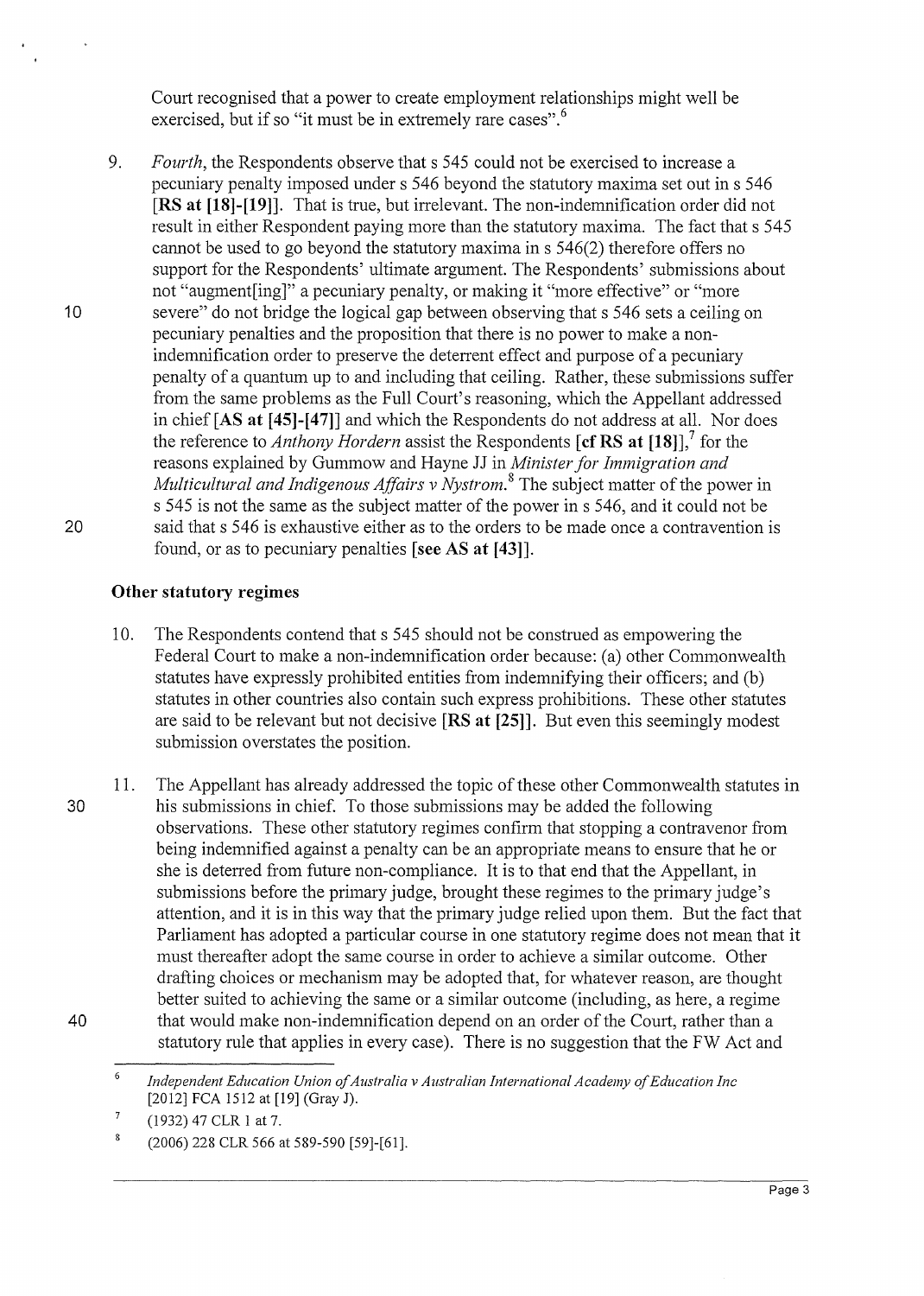the statutes referred to by the Respondents are *in pari materia.* Nor is there anything in the extrinsic materials to suggest that the Parliament had these other statutory regimes in mind when enacting the FW Act, such that the silence in s 545 in relation to nonindemnification can be regarded as containing any negative implication. In those circumstances, there is simply no proper basis to read downs 545 by reference to the simple fact that non-indenmification requirements have been created in a different way in different statutory regimes.

- 12. As for the Respondents' reliance upon statutory provisions in other countries, that reliance is misplaced for the reasons given by the Court in response to a similar kind of 1 0 submission made in *Mansfield v The Queen.* <sup>9</sup>
- 13. In any event, contrary to the Respondents' submissions **[cfRS at [35]-[36]],** the observations in the Canadian case are not "also apt here". In *R v Bata Industries Ltd,<sup>10</sup>* the trial judge fined two directors of Bata Industries Ltd following their conviction for contravening s 75(1) of the *Ontario Water Resources Act*. The trial judge also imposed a "probation order" and financial penalty upon Bata Industries Ltd, and made it a term of that order that the company not indemnify the directors in respect of their fines. The Court of Appeal held that the trial judge did not have the power to impose that condition by reason of the specific terms of s 72 of the *Provincial Offences Act,* being the provision which authorised the making of a probation order against the company in 20 the first place. As a matter of interpretation of that provision, the Court held that "the purpose of the non-indemnification provision of the probation order against Bata must be deterrence and the rehabilitation of Bata" whereas, on the facts of that case, "the main purpose of the indemnification prohibition term of the Bata probation order was to ensure that Marchant and Weston were appropriately punished".<sup>11</sup> It is sufficient to note that the terms of s 545 and its statutory context are very different to the terms and statutory context of s 72 of the *Provincial Offences Act.* But it may also be added that even if this Canadian case had any relevance to the FW Act, which it does not, on the facts before the primary judge the indemnification order cannot be said to serve any purpose collateral to either s 545 itself or s 546. The primary judge found that the non-30 indemnification order would help to deter both Mr Myles and the CFMEU.

# **Other points**

- 14. *First,* the Respondents contend that the primary judge "impermissibly construed s 545(1) by reference to desirable policy outcomes" **[RS at [23].** This is not so. The Respondents mistake her Honour's explanation for why she exercised her discretion to make the non-indemnification order with the separate and anterior task of construing the statutory provision.
- 15. *Second,* the Respondents' attempt to drive a wedge between s 23 of the FCA Act and s 545 of the FW Act is misguided **[RS at [43]-[44]].** According to the Respondents, s 545 is tied to the subject matter of remedying a contravention, whereas s 23 is not so 40 tied. Yet the jurisdiction which the Federal Court is exercising is the jurisdiction to

<sup>9</sup>  (2012) 247 CLR 86 at 100 [50], 106 [75]-[76].

<sup>10</sup>  (1995) 25 OR (3d) 321.

<sup>11</sup>  (1995) 25 OR (3d) 321 at 327.